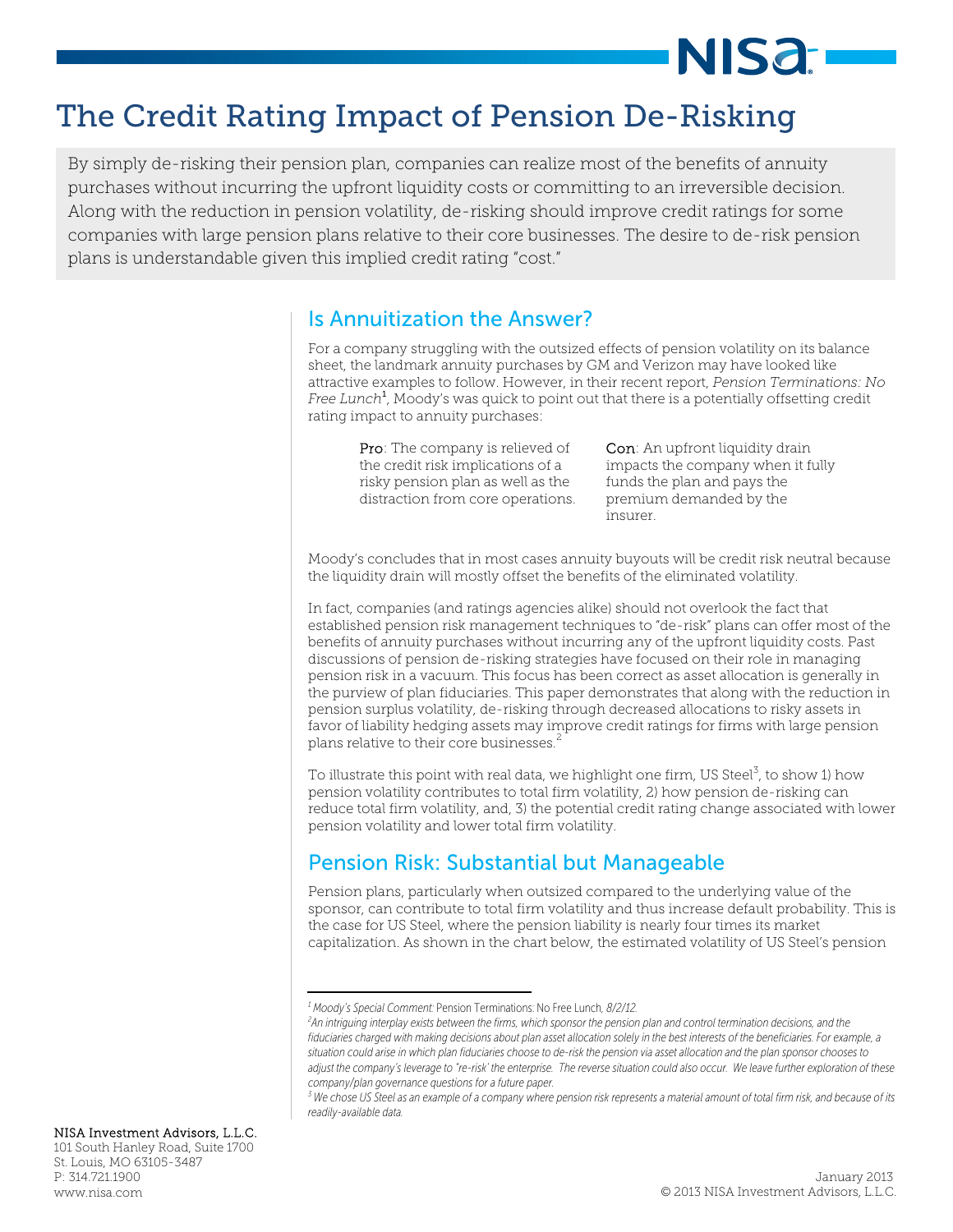implies that a one-standard deviation event impacting funded status would erode nearly half of its market capitalization.<sup>4</sup>



### Market Cap vs. Annual Pension Volatility, \$bn

For many companies, this pension volatility has already put such a dent in the balance sheet that no theoretical construct is necessary to prove that pension risk matters to the firm's creditors and shareholders. Nonetheless, it is helpful to decompose total firm volatility into the firm's stand-alone operating volatility, pension surplus volatility, and the correlation between the two. We calculate these volatilities incorporating implied volatility from current option prices, thus providing a forward-looking risk estimate.<sup>5</sup> Using this approach, based on standard credit risk models, we can explore the reduction in total firm volatility for US Steel by both de-risking the pension plan via asset allocation changes and eliminating it entirely via an annuity buyout.

### Volatility Reduction Steps Annualized Firm/Pension Volatility, \$mm



The chart above illustrates that most of the risk-reducing benefit of an annuity purchase can be realized through de-risking alone, leaving only the residual pension volatility deriving from longevity risk and hedge tracking error. For US Steel, total firm volatility is

 4  *See the Appendix for relevant assumptions and data sources.* 

<sup>5</sup>*We argue these prospective volatilities are more relevant to ongoing pension (and firm) risk management than historical volatility calculations. See NISA's Pension Surplus Risk Index (PSRX) at www.nisa.com.*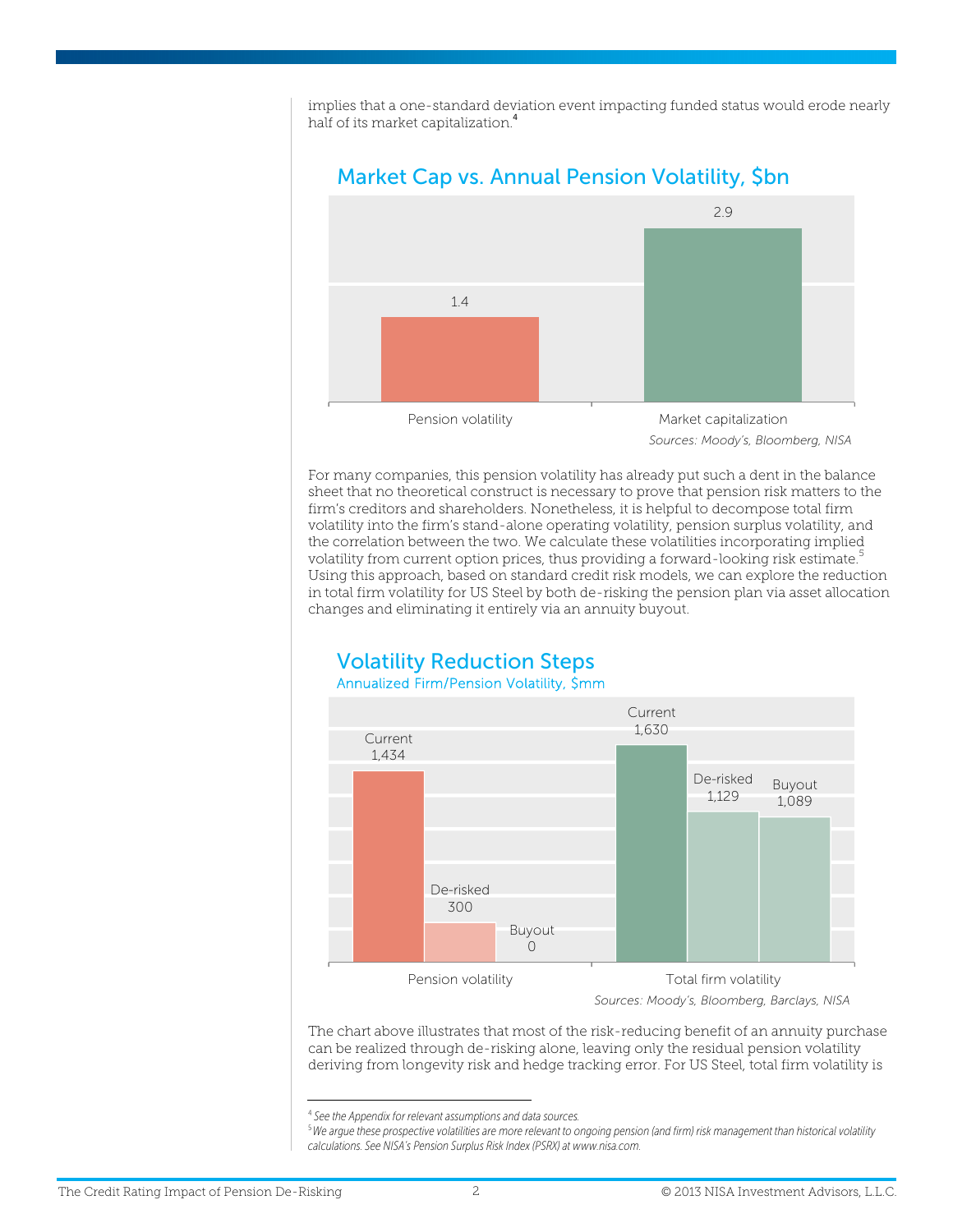nearly identical in the de-risked and annuity purchase cases (\$1,129mm and \$1,089mm of remaining firm volatility, respectively).

## Pension Risk Down, Credit Rating Up?

Intuitively, the link between firm volatility expectations and risk to the firm's creditors is logical. Smaller expected fluctuations in firm value should provide more comfort to bondholders that the equity "cushion" will protect them. Further, it seems self-evident that this additional comfort to bondholders should be factored into the company's credit rating.<sup>6</sup> Whether this lower firm volatility is achieved through pension de-risking or other means should not matter.

The credit rating impact of lower pension risk can be quantified using a distance-todefault model, which estimates changes in default risk based on changes in firm volatility. This change in default risk can then be mapped to implied credit rating changes. We believe it is a reasonable assumption that changing a firm's pension risk is unlikely to have any effect on the operations of the company.<sup>7</sup>

Indeed, when comparing US Steel's current firm volatility to the de-risked volatility, the company's estimated one-year probability of default falls from 3.6% to 0.5%, resulting in an implied rating improvement of two full notches from BB to BBB-. Returning to the Moody's piece, we apply this same approach to all of the firms Moody's lists as having large pensions compared to market capitalization. The chart below shows that the distance-to-default model implies that the majority of these firms could realize an improvement of one or two notches in their credit rating from pension de-risking alone.



### Rating Improvement Notches, # Firms

These results highlight the double-sided cost of pension volatility for many companies. Not only has the historical volatility of the pension plan impacted its current balance sheet, but the company continues to pay an indirect price for bearing the prospective volatility of the pension asset allocation decisions through a lower credit rating.

# **Conclusion**

For many companies, pension plans are a major source of volatility which can create significant uncertainty and distract from core business operations. While pension risk

<sup>6</sup>*The inverse should also be true – any addition to firm volatility through pension risk increases should have a negative impact on the firm's credit rating.* 

<sup>7</sup>*While we include a correlation between the firm's stand-alone operating volatility and pension volatility, we assume that there is no*  causal link that would argue that adjusting the risk profile of the pension is likely to have material impact on the risk factors driving the *core operations of a given company.* 

*<sup>\*</sup> One firm's credit rating estimate is actually lower after de-risking. This is a very curious result. For this to be the case, the risk of the pension plan needs to provide a hedge of the operating risk of the company. An alternative interpretation is that the market is not fully pricing the risk of the pension into this firm.*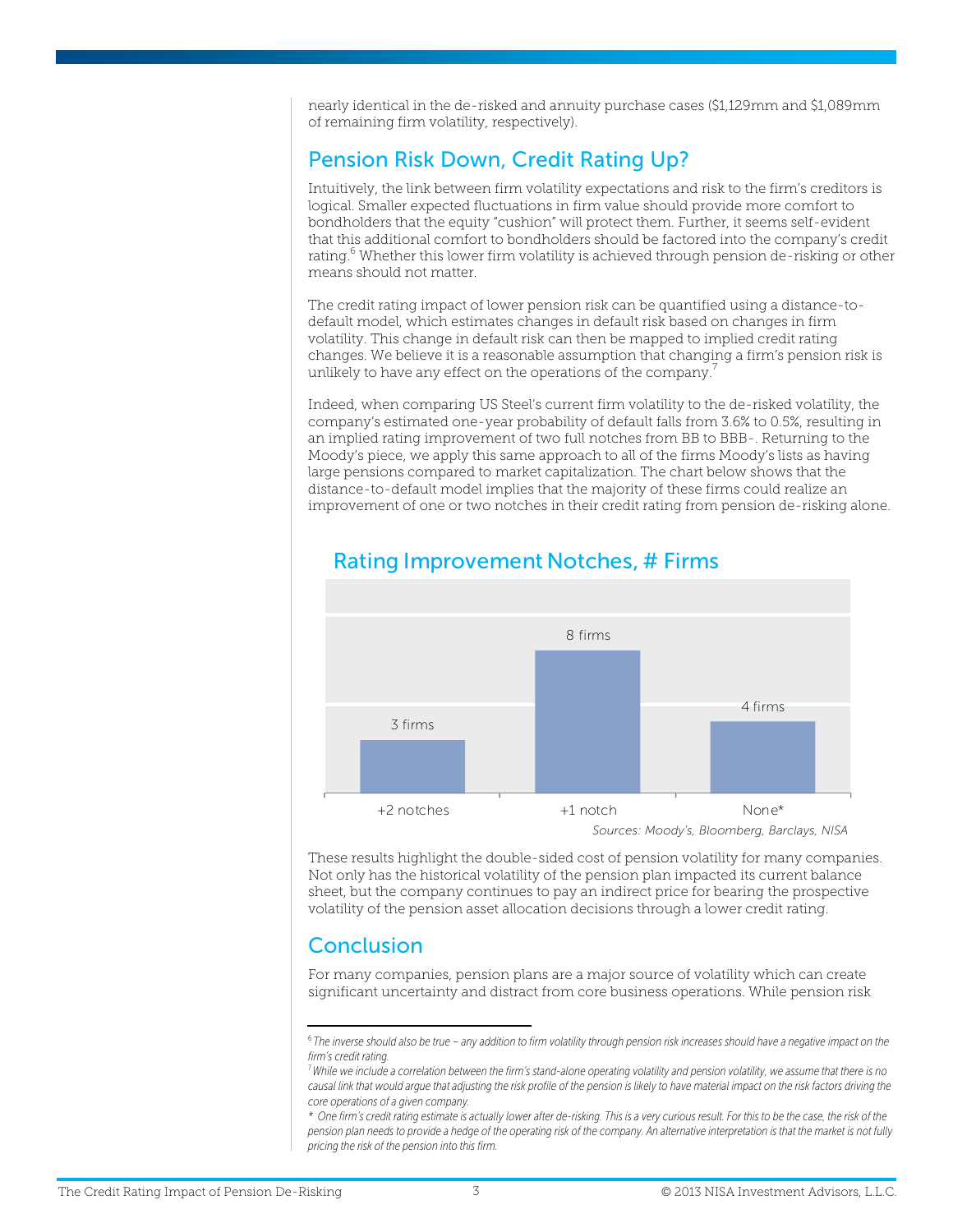transfer strategies like annuitization-based buyouts may completely relieve the company of pension risk, there may be material liquidity costs to that approach which ratings agencies will not overlook.

This analysis demonstrates that by simply de-risking their pension plan, a company can realize most of the benefits of annuity purchases without incurring the upfront costs or committing to an irreversible decision. Along with the reduction in pension volatility, derisking should improve credit ratings for some firms with outsized pension plans relative to their core businesses. The desire to de-risk is understandable in light of this implied credit rating "cost."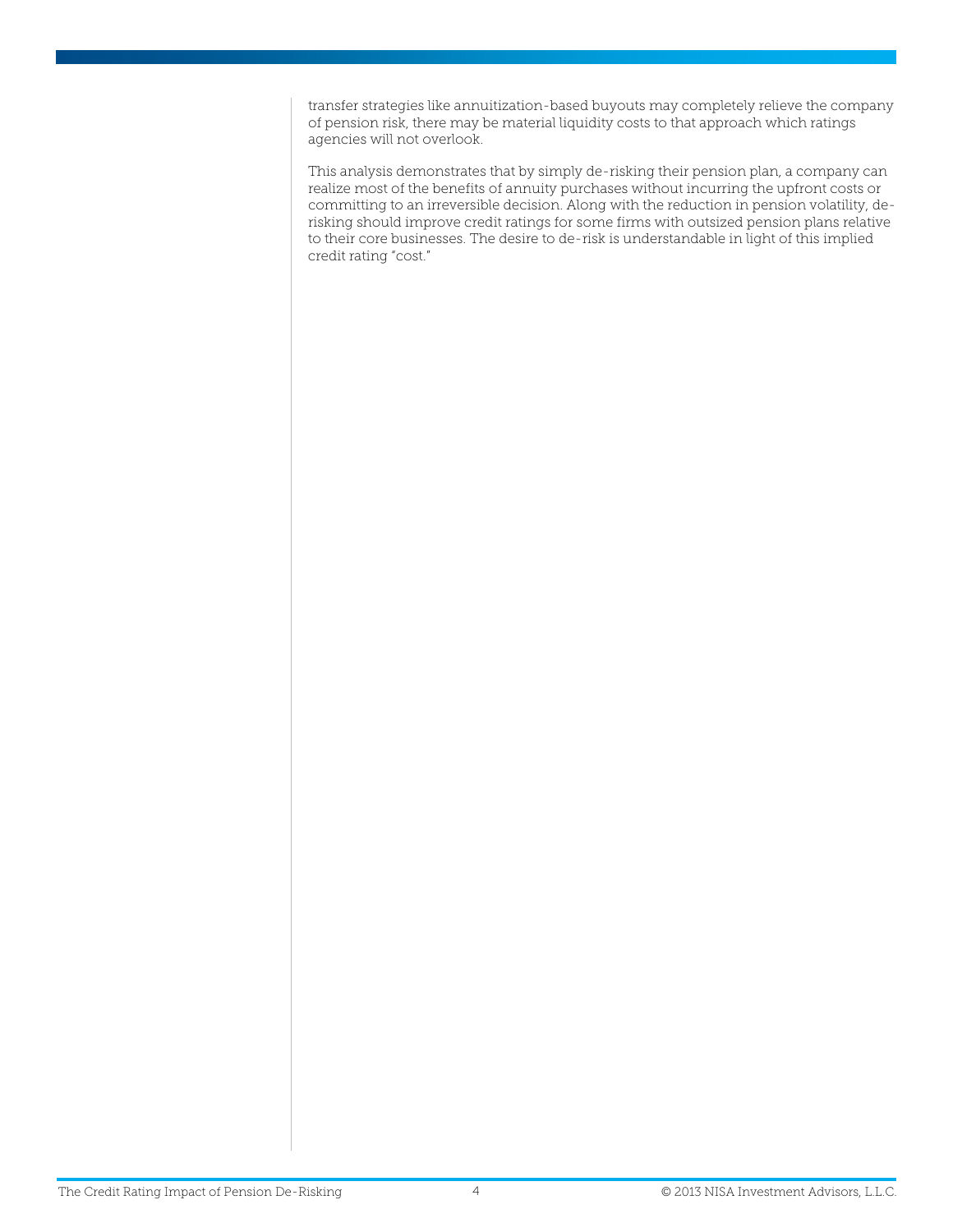# Appendix

This appendix will walk through the calculations used in the US Steel example in much greater detail. Standing on the shoulders of giants<sup>9</sup>, we use a distance-to-default (D-to-D) model to quantify the default risk of firms of varying riskiness. The D-to-D approach models the bonds as a type of option on the firm. Specifically, equity owners have the right to put the firm to bondholders in the event the value of the total assets of the firm falls below that of the debt of the firm – that is when the equity value of the firm falls to zero. This approach makes clear the relationship between the firm's asset volatility and its credit risk. The more volatile the firm's assets, the greater the risk the equity "cushion" is exhausted, thus causing a default. The output of a D-to-D model is an estimate of the firm's default likelihood. This default likelihood can be mapped to an implied rating by an empirical analysis of the relationship between observed ratings and calculated default likelihoods for a cohort of securities. With this model, our task of estimating the link between credit risk and pension risk is simplified to calculating the total firm volatility before and after pension de-risking.

### Assumptions:

- Changes in pension deficits directly affect a firm's market value. That is, a one dollar increase in pension deficit represents an additional liability of the firm, thus decreasing the total market value of the firm (debt plus equity) by exactly one dollar.
- Standard deviations to default = market cap / annual firm volatility.
- Probability of default is based on the assumption that firm risk is normally distributed.
- This analysis solely analyzes the impact of pension risk on total firm volatility. All other factors that may affect a firm's total volatility are assumed to be unchanged.

### Data Used:

- Market cap: Current market cap (Source: Bloomberg 10/31/12)
- Debt outstanding: From Bloomberg, short-term debt + long-term debt + operating lease adjustment (10/31/12).
- Pension liability (PBO): From Moody's Special Comment: *Pension Terminations: No Free Lunch* (8/2/12).
- Funded status: From NISA's PSRX (10/31/12).
- Pension asset and liability volatility: From NISA's PSRX using forward-looking option-implied volatilities (10/31/12). The volatility of US Steel's pension based on their actual asset allocation and liability data may be different.
- Firm-specific equity volatility: One year ATM option-implied volatility from Bloomberg (10/31/12).
- Firm-specific debt volatility: Historical 24-month return volatility for outstanding bonds. Calculated using Barclays POINT<sup>10</sup> (10/31/12).
- Correlation between firm's debt and equity: Historical 24-month correlation (10/31/12).
- Correlation between pension assets and pension liability: Historical 24-month correlation (10/31/12).

 <sup>9</sup>*Merton, Robert C., 1974, "*On the Pricing of Corporate Debt: the Risk Structure of Interest Rates*," Journal of Finance Vol. 95, No. 5, pp. 1548-72.*

<sup>10</sup>*With respect to Barclays' information stated in this presentation – Source Barclays POINT/Global Family of Indices. ©2012 Barclays Bank PLC. Used with permission. Barclays and POINT are registered trademarks of Barclays Bank PLC.*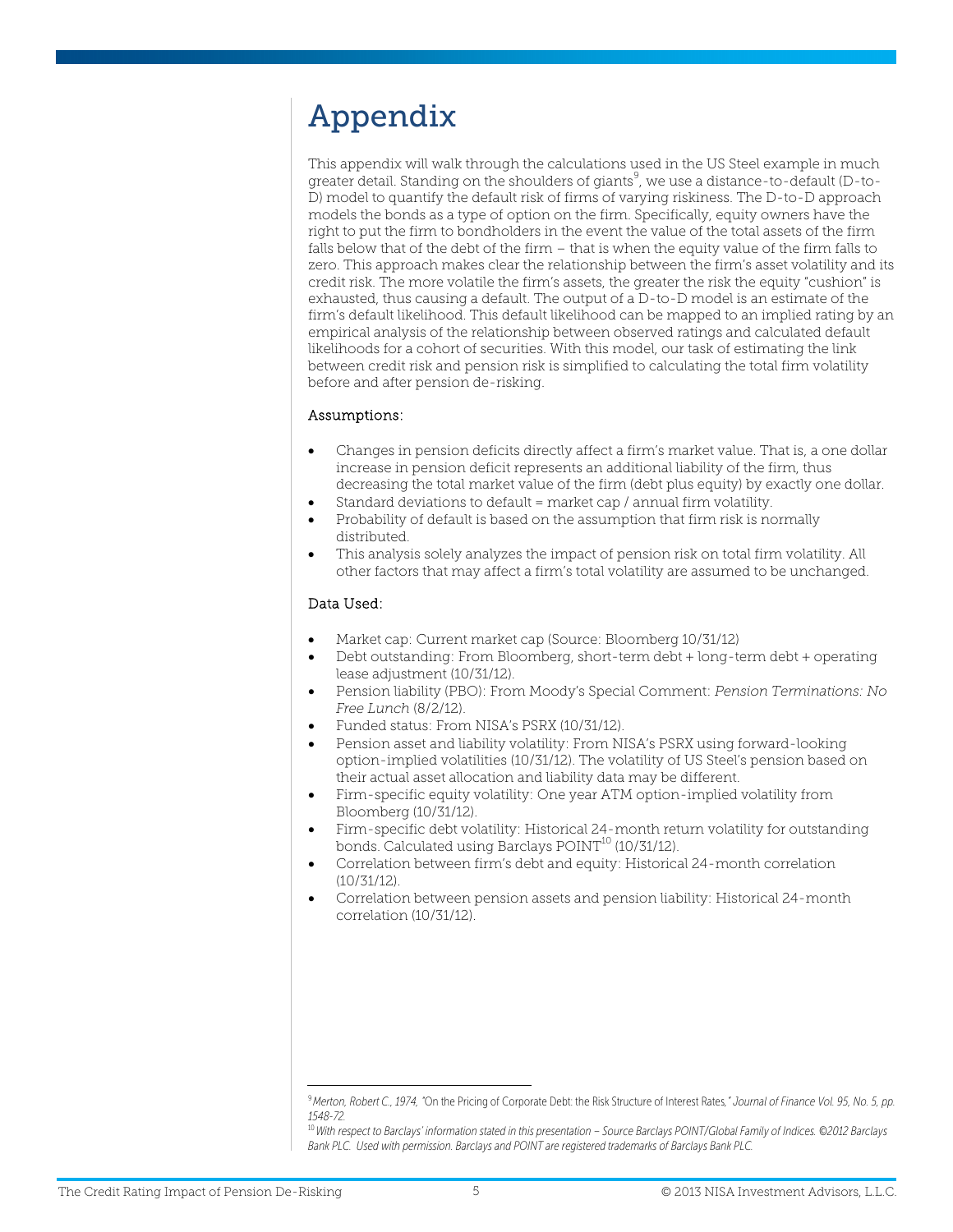#### *Appendix*

 Correlation between pension and firm: Historical 24-month correlation between pension surplus and firm market value (10/31/12).

#### Defining Terms:

- F = Firm Value
- P = Pension Funded Status (Assets Liabilities) Value
- C = Core Operating Company (Firm ex Pension) Value

#### Step 1: Calculate Total Firm Volatility

Using market data, we can estimate the volatility of a firm's outstanding debt and equity as well as the correlation between the two. Applying this data, we calculate the total firm volatility for US Steel (amounts in millions):

$$
\sigma_F^2 = \sigma_{Equity}^2 + \sigma_{Debt}^2 + 2 * \sigma_{Equity} * \sigma_{Debt} * \rho_{Equity, Debt}
$$
  

$$
\sigma_F^2 = 1,395^2 + 397^2 + 2 * 1,395 * 397 * 0.50
$$
  

$$
\sigma_F = 1,630
$$

#### Step 2: Calculate Core Operating Volatility

Conceptually, the total firm volatility ( $\sigma_F$ ) depends on: (1) pension surplus volatility ( $\sigma_P$ ), (2) core operating volatility ( $\sigma_{\rm C}$ ) and (3) the correlation between the pension and core operating business performance  $(p_{P,C})$ :

$$
\sigma_F^2 = \sigma_P^2 + \sigma_C^2 + 2 * \sigma_P * \sigma_C * \rho_{P,C}
$$

However, we do not observe all of these variables directly. We are able to observe the volatility of the firm, pension surplus volatility, and the correlation between pension surplus and the overall firm. The algebra below shows how we can solve for the core operating volatility and its correlation to the pension surplus:

Solving for  $\rho_{CP}$ :

$$
\rho_{F,P} = \frac{COV(F, P)}{\sigma_F * \sigma_P}
$$
 (From definition of Covariance)

$$
\text{Reconizing } F = C + P,
$$
\n
$$
\rho_{F,P} = \frac{\text{COV}(P + C, P)}{\sigma_F * \sigma_P} = \frac{\text{COV}(P, P) + \text{COV}(C, P)}{\sigma_F * \sigma_P} = \frac{\sigma_P^2 + \text{COV}(C, P)}{\sigma_F * \sigma_P}
$$
\n
$$
= \text{COV}(C, P) = \rho_{F,P} * \sigma_F * \sigma_P - \sigma_P^2
$$

$$
\rho_{C,\;P} = \frac{\text{COV}(C,\;P)}{\sigma_C*\sigma_P} = \frac{\rho_{F,P}*\sigma_F*\sigma_P-\sigma_P^2}{\sigma_Fc*\sigma_P} = \frac{\rho_{F,P}*\sigma_F-\sigma_P}{\sigma_C}
$$

Solving for  $\sigma_c$ :

$$
\sigma_F^2 = \sigma_C^2 + \sigma_P^2 + 2 * \sigma_C * \sigma_P * \rho_{C,P}
$$

Substituting the solution for  $\rho_{CP}$  from above: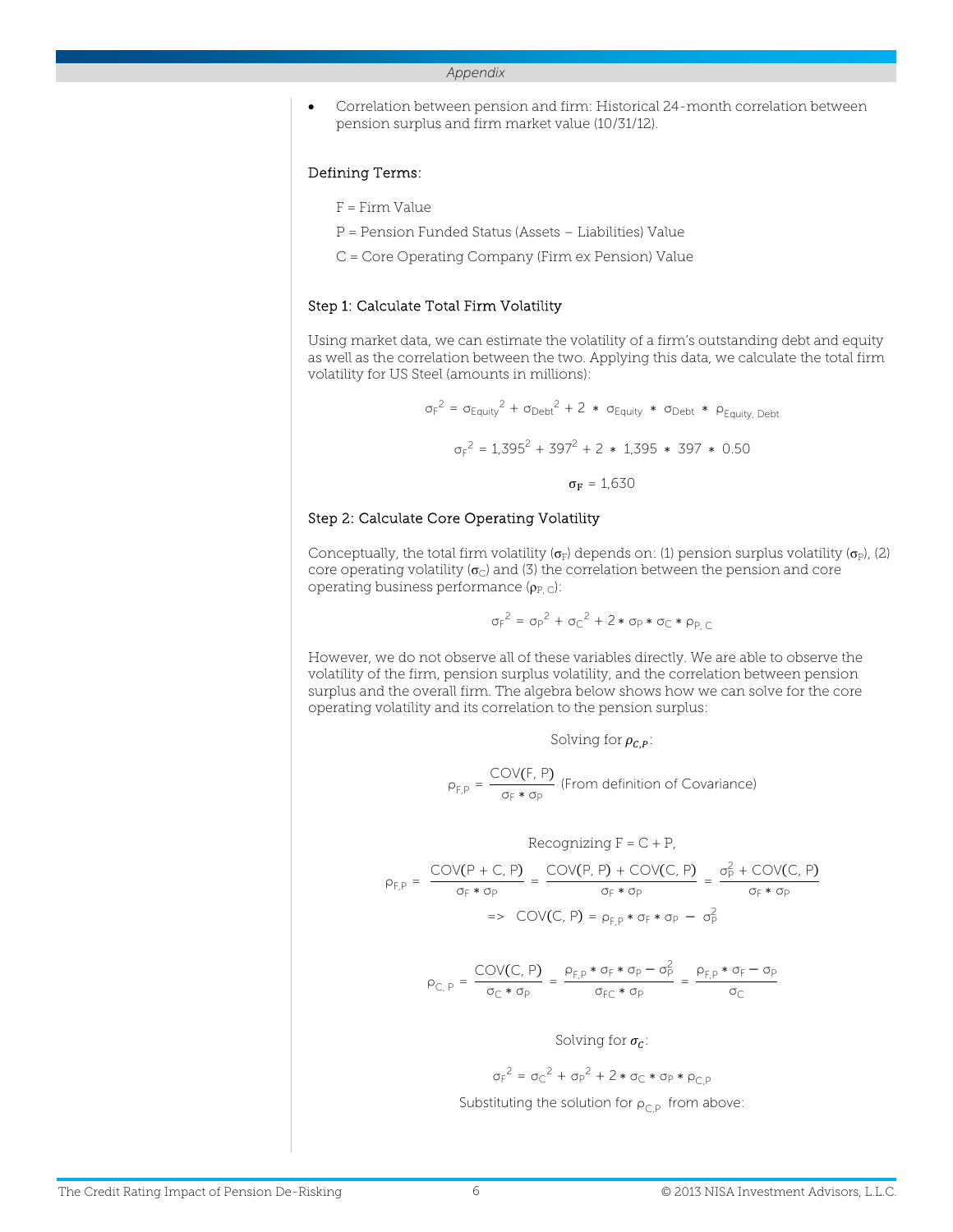$$
\sigma_F^2 = \sigma_C^2 + \sigma_P^2 + 2 * \sigma_C * \sigma_P * \left(\frac{\rho_{F,P} * \sigma_F - \sigma_P}{\sigma_C}\right)
$$
  

$$
\sigma_F^2 = \sigma_C^2 + \sigma_P^2 + 2 * \sigma_P * (\rho_{F,P} * \sigma_F - \sigma_P)
$$
  

$$
= \sigma_C = \sqrt{\sigma_F^2 - \sigma_P^2 - 2 * \sigma_P * (\rho_{F,P} * \sigma_F - \sigma_P)}
$$
  
Using data for US Steel,

$$
\sigma_{\rm C} = \sqrt{1,630^2 - 1,434^2 - 2 * 1,434 * (0.75 * 1,630 - 1,434)}
$$

$$
\sigma_{\rm C} = 1,089
$$

#### Step 3: Calculate De-Risked Pension Volatility

Once the pension is de-risked, the only sources of surplus volatility are tracking error and longevity risk. Based on NISA's experience analyzing pension risk, we assume a 2.75% tracking error to the liability measured with a high quality corporate discount rate and a 0.40% annualized longevity risk. These risks are assumed to be uncorrelated. The tracking error assumption is intended to reflect a reallocation of all plan assets towards liability hedging assets:

 $\sigma_{\rm De\text{-}Risked~Pension}^2 = \sigma_{\rm Tracking~Error}^2 + \sigma_{\rm Longevity}^2 + 2\text{*}\sigma_{\rm Tracking~Error}^* \sigma_{\rm Longevity}^* \rho_{\rm Tracking~Error, Longevity}^2$ 

$$
\sigma_{\text{De-Risked Person}}^2 = (2.75\% * 10,770)^2 + (0.40\% * 10,770)^2 + 0
$$
  

$$
\sigma_{\text{De-Risked Person}} = 300
$$

#### Step 4: Calculate De-Risked Firm Volatility

Adding the volatility of the de-risked pension to the volatility of the operating company:

$$
\sigma_{F}^{2} = \sigma_{P}^{2} + \sigma_{C}^{2} + 2 * \sigma_{P} * \sigma_{C} * \rho_{P,C}
$$

$$
\sigma_{F}^{2} = 300^{2} + 1.089^{2} + 0
$$

$$
\sigma_{F} = 1.129
$$

#### Step 5: Calculate De-Risked Equity Volatility

In order to estimate the volatility of equity after de-risking, which would not otherwise be needed, but is a required input of the Bloomberg DRSK function, we assume the firm's debt volatility and its correlation to equity has not changed.

$$
\sigma_F^2 = \sigma_{Equity}^2 + \sigma_{Debt}^2 + 2 * \sigma_{Equity} * \sigma_{Debt} * \rho_{Equity, Debt}
$$
  
1,129<sup>2</sup> =  $\sigma_{Equity}^2 + 397^2 + 2 * \sigma_{Equity} * 397 * 0.50$   
 $\sigma_{Equity} = 878$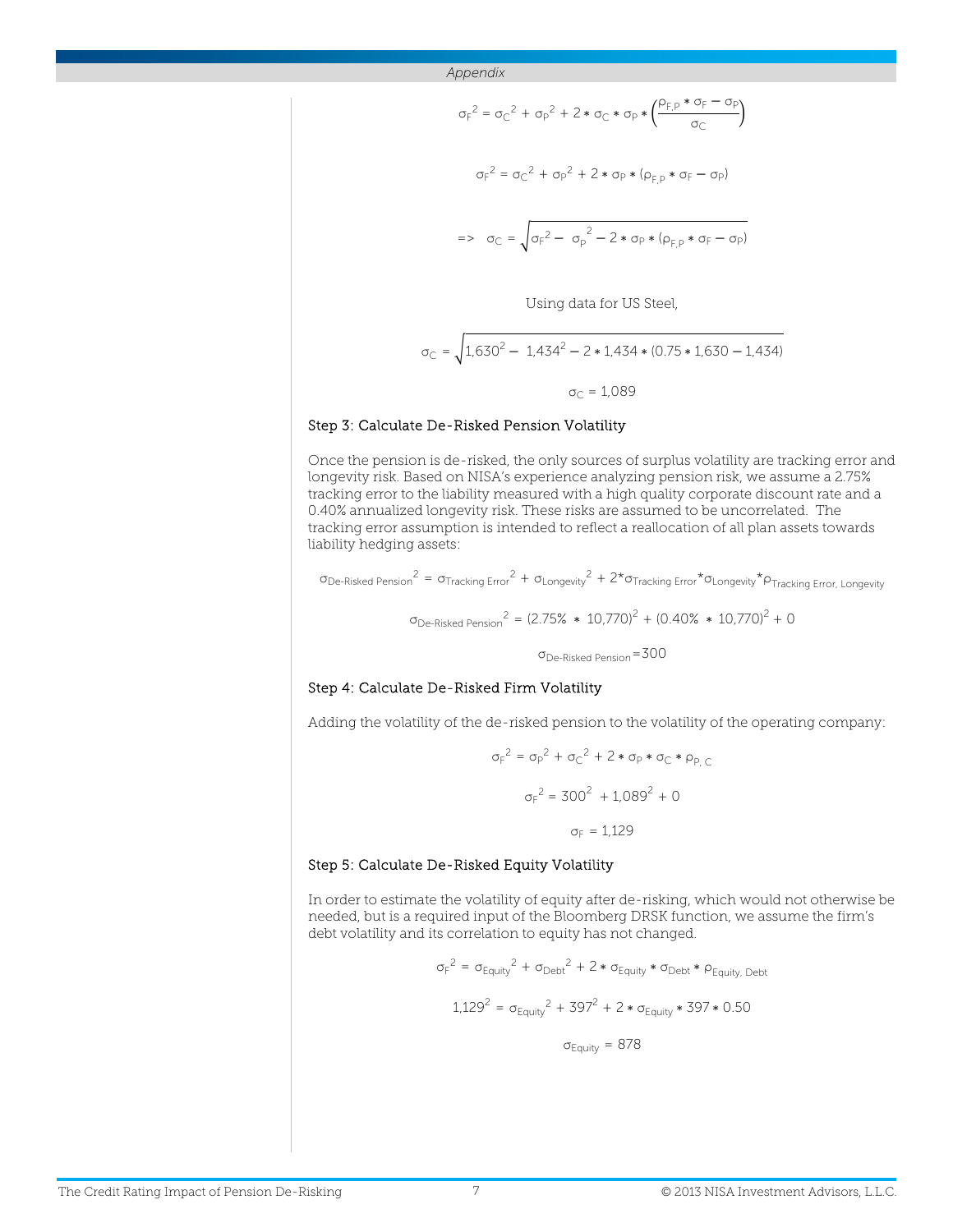#### *Appendix*

### Step 6: Use Bloomberg's DRSK Function

By entering US Steel's equity volatility into Bloomberg's DRSK function before and after de-risking, we estimate the credit rating would improve from BB to BBB-.